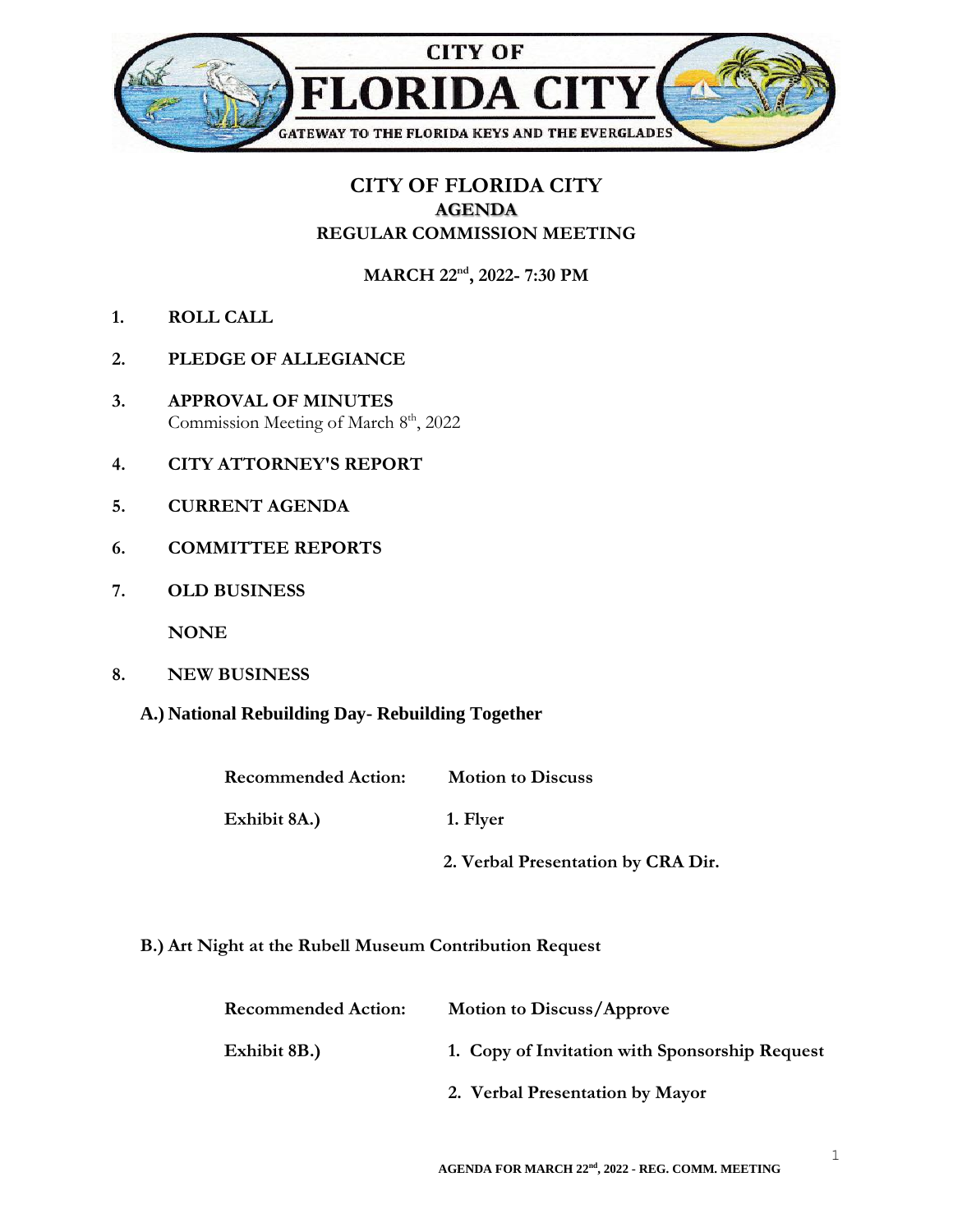## **C.) Florida City Business Mixer**

| <b>Recommended Action:</b>       | <b>Motion to Discuss/Approve</b> |
|----------------------------------|----------------------------------|
| Exhibit 8C.)                     | 1. Fl City Business Mixer flyer  |
|                                  | 2. Verbal Presentation by Mayor  |
| D.) Mental Health Awareness Walk |                                  |

| <b>Recommended Action:</b> | <b>Motion to Discuss/Approve</b>        |
|----------------------------|-----------------------------------------|
| Exhibit 8D.)               | 1. Email dated $03/07/22$               |
|                            | 2. Verbal Presentation from DeMario Lee |

**E.) First Reading: Ordinance No: 22-01 – An Ordinance of the City Commission of the City of Florida City, Florida Approving a Small-Scale Land Use Amendment from the Commercial Land Use Category to the Medium Density Residential Land Use Category and a Zoning District Boundary Change from the AU Agricultural District (County) to the Planned Unit Development District for the 8.6 Acre property Located at the NE Corner of SW 192nd Ave & SW 344th St; Providing for Implementation; and providing for an Effective Date**

| <b>Recommended Action:</b> | Motion to Discuss/Approve                 |
|----------------------------|-------------------------------------------|
| Exhibit 8E.)               | 1. Memo from Comm. Dev. Dir dd $03/18/22$ |
|                            | 2. Verbal Presentation by City Planner    |
|                            | 3. Copy of Proposed Ord $\#$ 22-01        |
|                            | 4. Attachments                            |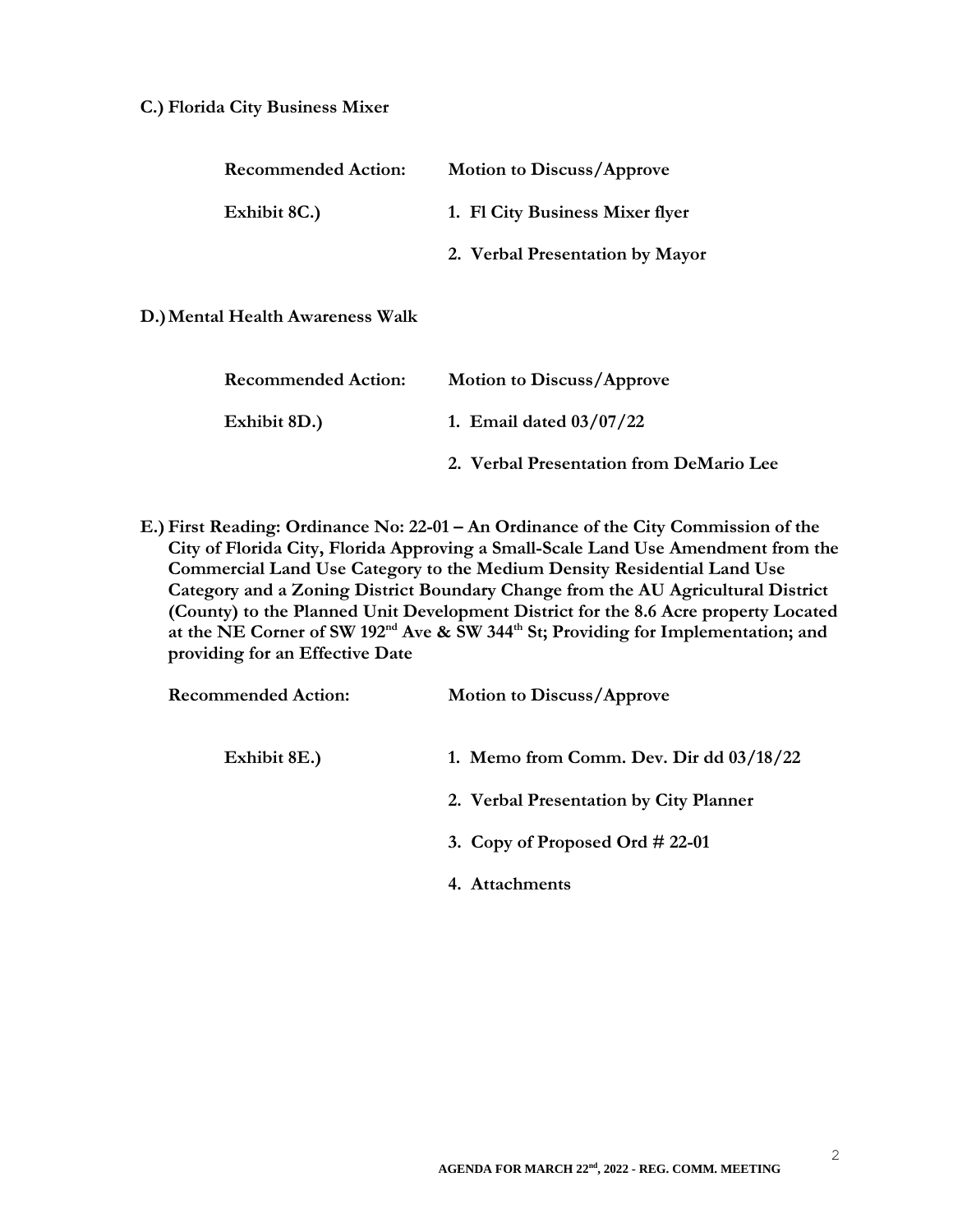**F.) First Reading: Ordinance No: 22-02 – An Ordinance of the City Commission of the City of Florida City, Florida Approving a Zoning District Boundary Change from the RS-3 Single Family Residential District to the C-1 Neighborhood Commercial District for the 0.8 Acre Property Located at 932 West Palm Drive; Providing for Implementation; and providing for an Effective Date**

| <b>Recommended Action:</b> | <b>Motion to Discuss/Approve</b>          |
|----------------------------|-------------------------------------------|
| Exhibit 8F.)               | 1. Memo from Comm. Dev. Dir dd $03/18/22$ |
|                            | 2. Verbal Presentation by City Planner    |
|                            | 3. Copy of Proposed Ord $\#$ 22-02        |
|                            | 4. Attachments                            |

**G.)Resolution No: 22-13- A Resolution of the City of Florida City, Florida, Approving a Special Use permit request By Jerome Eppinger to Allow a School for Young Children with Disabilities to Operate on the 1.3 Acre parcel Located at 932 West Palm Drive; Providing for Expiration; Providing for an Effective Date**

| <b>Recommended Action:</b> | <b>Motion to Discuss/Approve</b>       |
|----------------------------|----------------------------------------|
| Exhibit 8G.)               | 1. Copy of Proposed Reso $\# 21-13$    |
|                            | 2. Verbal Presentation by City Planner |
|                            | 3. Attachments                         |